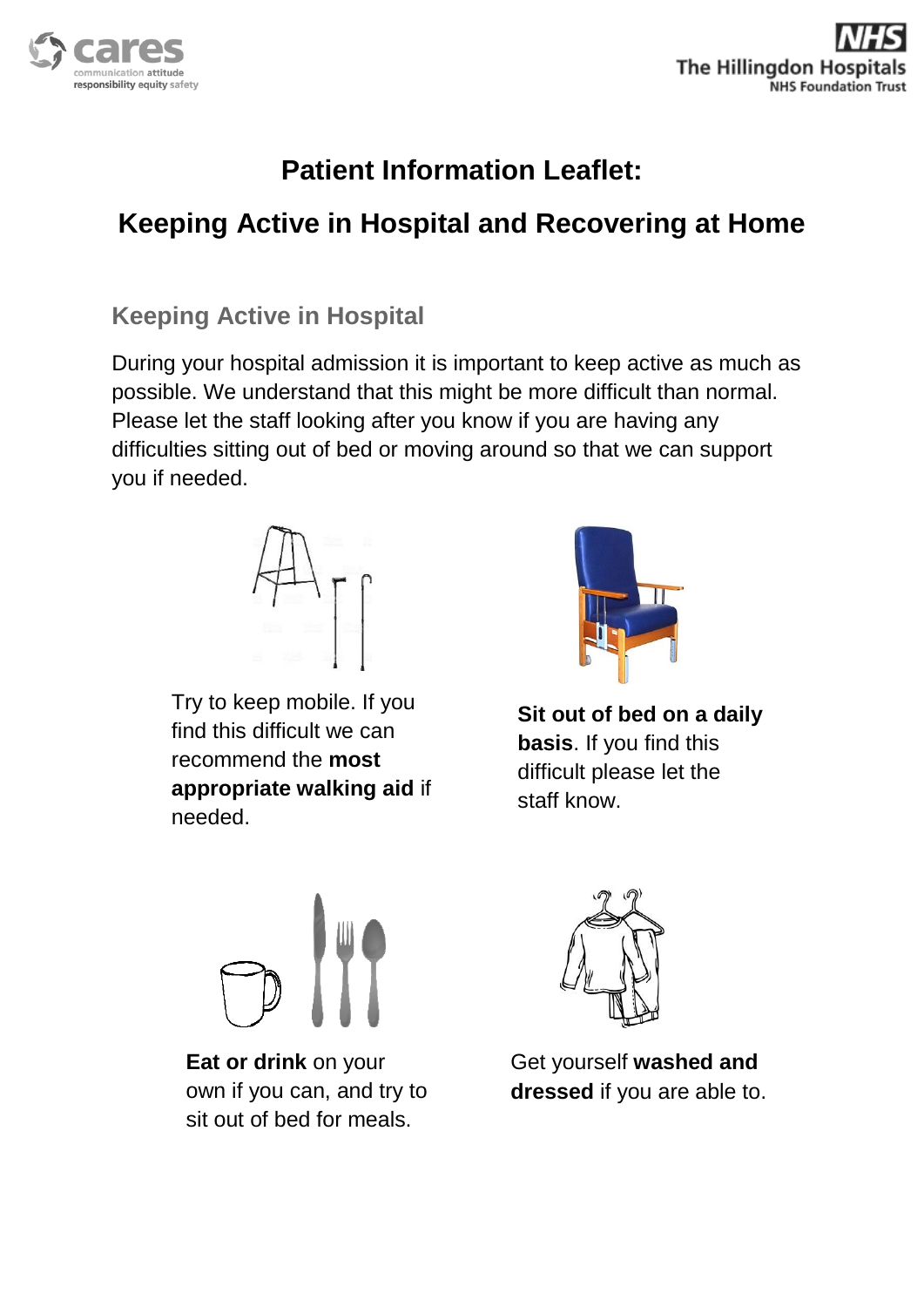

## **Recovering at Home**

You may need to adapt the way you carry out your day-to-day activities while you are recovering in order to reduce fatigue and improve your ability to carry out daily tasks. Try to keep eating and drinking as tolerated. Pacing yourself and changing your behaviour in small ways will be important in your recovery.

**Plan –** Plan your daily activities where possible. Try and alternate light and heavy tasks where possible to conserve your energy.

**Prioritise –** Prioritise your daily tasks and set realistic goals for each day.

**Pace yourself –** Balance periods of work and rest. Sit down to complete activities where possible. Break tasks down into stages and rest when needed.

**What should I do in case of an emergency?**

If you are concerned about your symptoms please contact your GP or NHS 111.